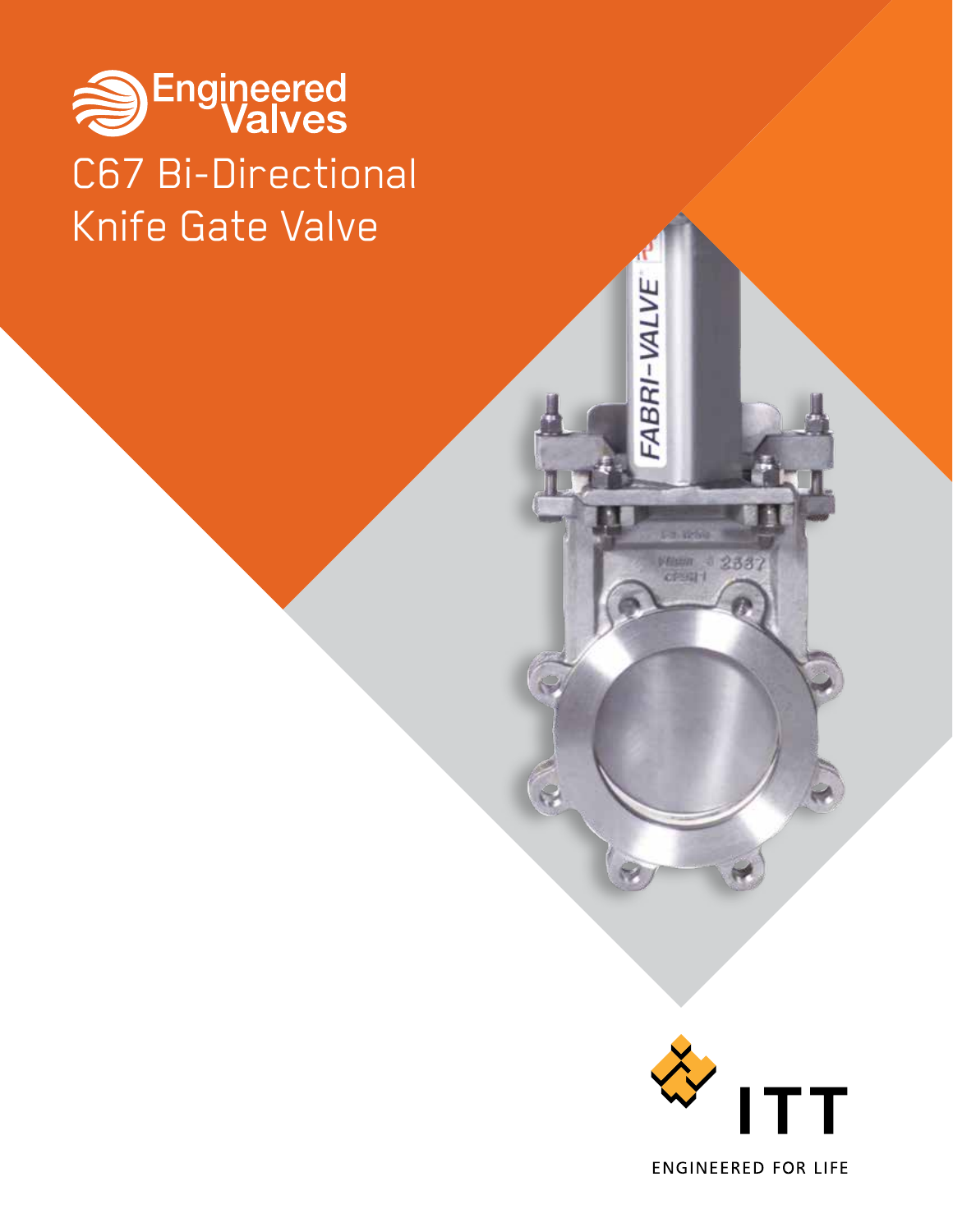## C67 Bi-Directional Knife Gate Valve



**Energized cored packing and packing supports are standard with 6" (DN 150) and larger Figure C67 valves**

The Fabri-Valve Figure C67 features a unique, patented\*, perimeter seal that provides bi-directional shutoff. The seal is retained in the valve body by its trapezoidal shape. A relief has been cast into the valve body behind the seal. Designed to overcome the problems experienced with existing perimeter seal designs, the relief greatly reduces seal compression set; the shape of the seal eliminates leakage due to seat rollover, eliminates seal pullout due to fluid velocity, and eliminates grooves that collect material and prevent the valve from properly closing. This unique valve design is available in stainless steel and carbon steel. Stainless steel bodied valves have white EPDM seals as standard. Carbon steel bodied valves have black EPDM seals as standard. Black Viton or white Viton, AFLAS, Hycar, Hypalon, Neoprene, HNBR, and other seal materials are available as options.

All Figure C67 handwheel actuated knife gate valves include a provision for a locking device.

## **Specifications**

**Size Range**  $2" - 36"$ 

**Pressure Rating**

2"-24" 150 psi (10.3 bar) CWP (cold working pressure) 30" 100 psi (6.9 bar) 36" 80 psi (5.5 bar) Consult factory for higher pressure designs. **Temperature Rating**

EPDM Seat -50°F (-45°C) to 280°F (138°C) Viton Seat -30°F(-34°C) to 350°F (177°C) **Flange Drilling**

ANSI 125/150 Drilling

## Testing

Every Fabri-Valve Figure C67 valve is fully tested prior to shipment. Testing includes a body shell test, a seat test and a cycling test to insure proper functioning of moving parts. Additional testing is also available. Please let us know your requirements.

- Standard Shell test: Hydro test at 1.5 times the rated CWP (cold working pressure) – Zero allowable leakage
- Standard Resilient Seat test: Hydro test at 15 psi (1 bar) and rated CWP

\*U.S. Patent #5, 154,397

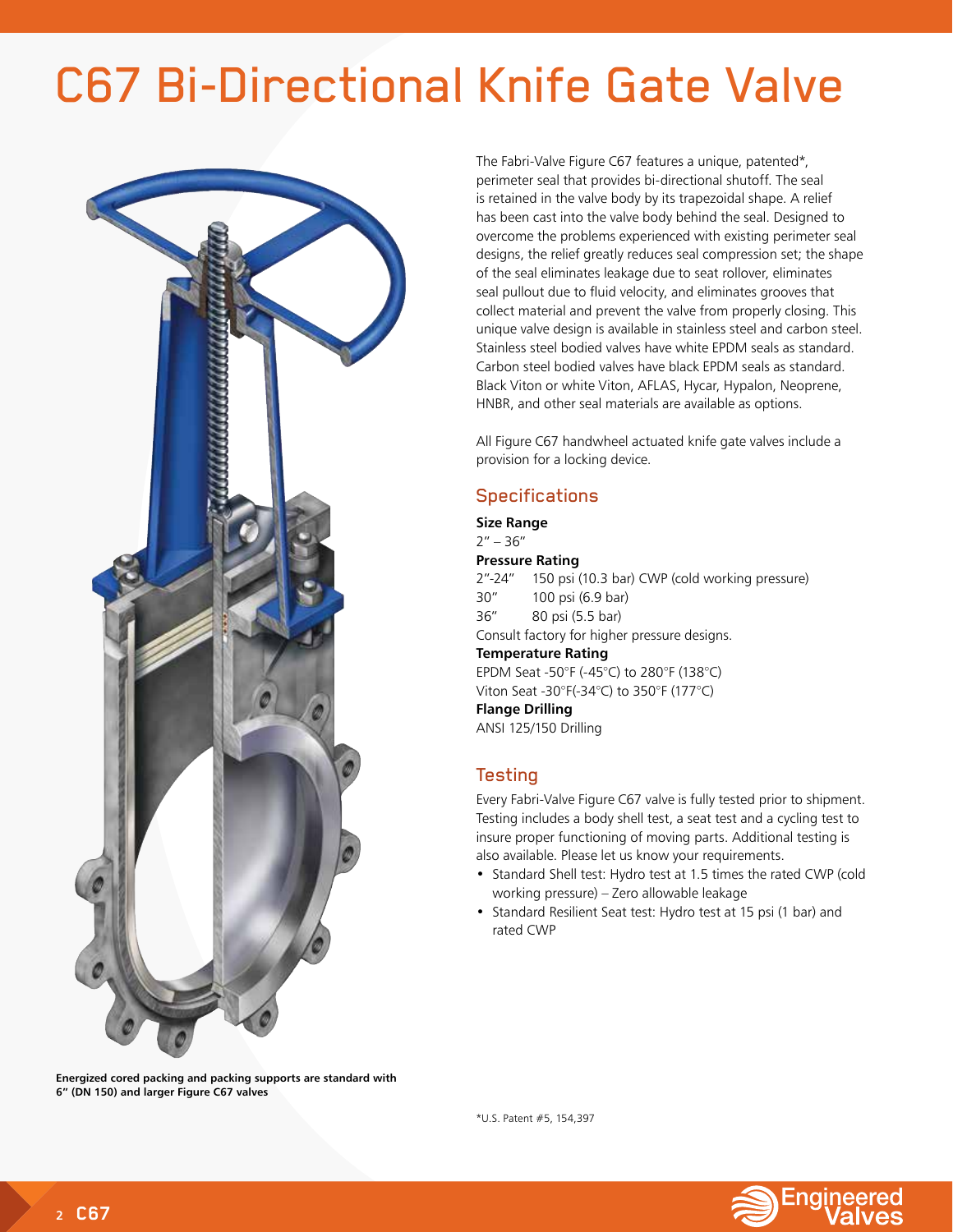## Pressure/Temperature Ratings

The table below is the Maximum Pressure Temperature Ratings for the metallic components only. When checking pressure/temperature ratings, check the temperature rating and chemical compatibility of the packing material and the resilient seat material. In a majority of knife gate valve designs, the temperature limit or the chemical compatibility of the seat and/or packing material determines the practical pressure/ temperature limitations.

| Figure C67                                                      |                                  |     |      |     |      |      |       |  |  |  |  |
|-----------------------------------------------------------------|----------------------------------|-----|------|-----|------|------|-------|--|--|--|--|
|                                                                 | Pressure-Temperature Rating -psi |     |      |     |      |      |       |  |  |  |  |
| Cast<br>Temp<br>Cast<br>Cast<br><b>Cast WCB</b><br>Cast<br>Cast |                                  |     |      |     |      |      |       |  |  |  |  |
| °F                                                              | °C                               | 304 | 304L | 316 | 316L | 317L | A-216 |  |  |  |  |
| 150                                                             | 66                               | 150 | 150  | 150 | 150  | 150  | 150   |  |  |  |  |
| 200                                                             | 93                               | 142 | 142  | 150 | 150  | 135  | 150   |  |  |  |  |
| 250                                                             | 121                              | 135 | 135  | 142 | 142  | 128  | 150   |  |  |  |  |
| 300                                                             | 149                              | 129 | 129  | 134 | 134  | 121  | 150   |  |  |  |  |
| 350                                                             | 177                              | 123 | 123  | 128 | 128  | 116  | 150   |  |  |  |  |
| 400                                                             | 204                              | 118 | 118  | 123 | 123  | 112  | 150   |  |  |  |  |
| 450                                                             | 232                              | 114 | 114  | 118 | 118  | 108  | 150   |  |  |  |  |
| 500                                                             | 260                              | 111 | 111  | 114 | 114  | 105  | 150   |  |  |  |  |

## Shutoff Performance

Zero leakage. All sizes.

## Flow Coefficients

The Cv values below represent U.S. gallons per minute 60°F water through a 100% open valve at a pressure drop of 1 psi. The metric equivalent, Kv, is the flow of water at 16°C through the valve in cubic meters per hour at a pressure drop of 1 kg/ cm2. To convert Cv to Kv, multiply the Cv by 0.8569.

|     | <b>Figure C67 Knife Gate Valves</b>            |        |                            |                             |                        |                            |                      |  |  |  |  |
|-----|------------------------------------------------|--------|----------------------------|-----------------------------|------------------------|----------------------------|----------------------|--|--|--|--|
|     | C <sub>v</sub> Ratings, Port Diameter and Area |        |                            |                             |                        |                            |                      |  |  |  |  |
|     |                                                |        | <b>Standard Port</b>       | <b>With V-Seat</b>          |                        |                            |                      |  |  |  |  |
| In. | <b>Valve Size</b><br>DN                        | C.     | Port I.D.<br><b>Inches</b> | <b>Port Area</b><br>Sq. In. | C.                     | Port I.D.<br><b>Inches</b> | Port Area<br>Sq. In. |  |  |  |  |
| 2   | 50                                             | 288    | 2.00                       | 3.1                         | 165                    | 2.00                       | 2.8                  |  |  |  |  |
| 3   | 75                                             | 648    | 3.00                       | 7.1                         | 355                    | 3.00                       | 6.3                  |  |  |  |  |
| 4   | 100                                            | 1,152  | 4.00                       | 12.6                        | 515                    | 4.00                       | 9.5                  |  |  |  |  |
| 6   | 150                                            | 2,592  | 6.00                       | 28.3                        | 1,350                  | 6.00                       | 24.9                 |  |  |  |  |
| 8   | 200                                            | 4,608  | 8.00                       | 50.3                        | 2,050                  | 8.00                       | 38.1                 |  |  |  |  |
| 10  | 250                                            | 7,208  | 10.00                      | 78.5                        | 3,200                  | 10.00                      | 59.0                 |  |  |  |  |
| 12  | 300                                            | 10.400 | 12.00                      | 113.1                       | 4,450                  | 12.00                      | 82.3                 |  |  |  |  |
| 14  | 350                                            | 12.650 | 13.25                      | 137.9                       | 5,350                  | 13.25                      | 98.8                 |  |  |  |  |
| 16  | 400                                            | 16,750 | 15.25                      | 182.6                       | 6,950                  | 15.25                      | 128.4                |  |  |  |  |
| 18  | 450                                            | 21,450 | 17.25                      | 233.7                       | 10,700                 | 17.25                      | 198.2                |  |  |  |  |
| 20  | 500                                            | 26,700 | 19.25                      | 291.0                       | 13,250                 | 19.25                      | 245.4                |  |  |  |  |
| 24  | 600                                            | 38,900 | 23.25                      | 424.6                       | 15,400                 | 23.25                      | 284.7                |  |  |  |  |
| 30  | 750                                            | 61,600 | 29.25                      | 671.9                       |                        |                            |                      |  |  |  |  |
| 36  | 900                                            | 89,460 | 35.25                      | 975.9                       | <b>Consult Factory</b> |                            |                      |  |  |  |  |

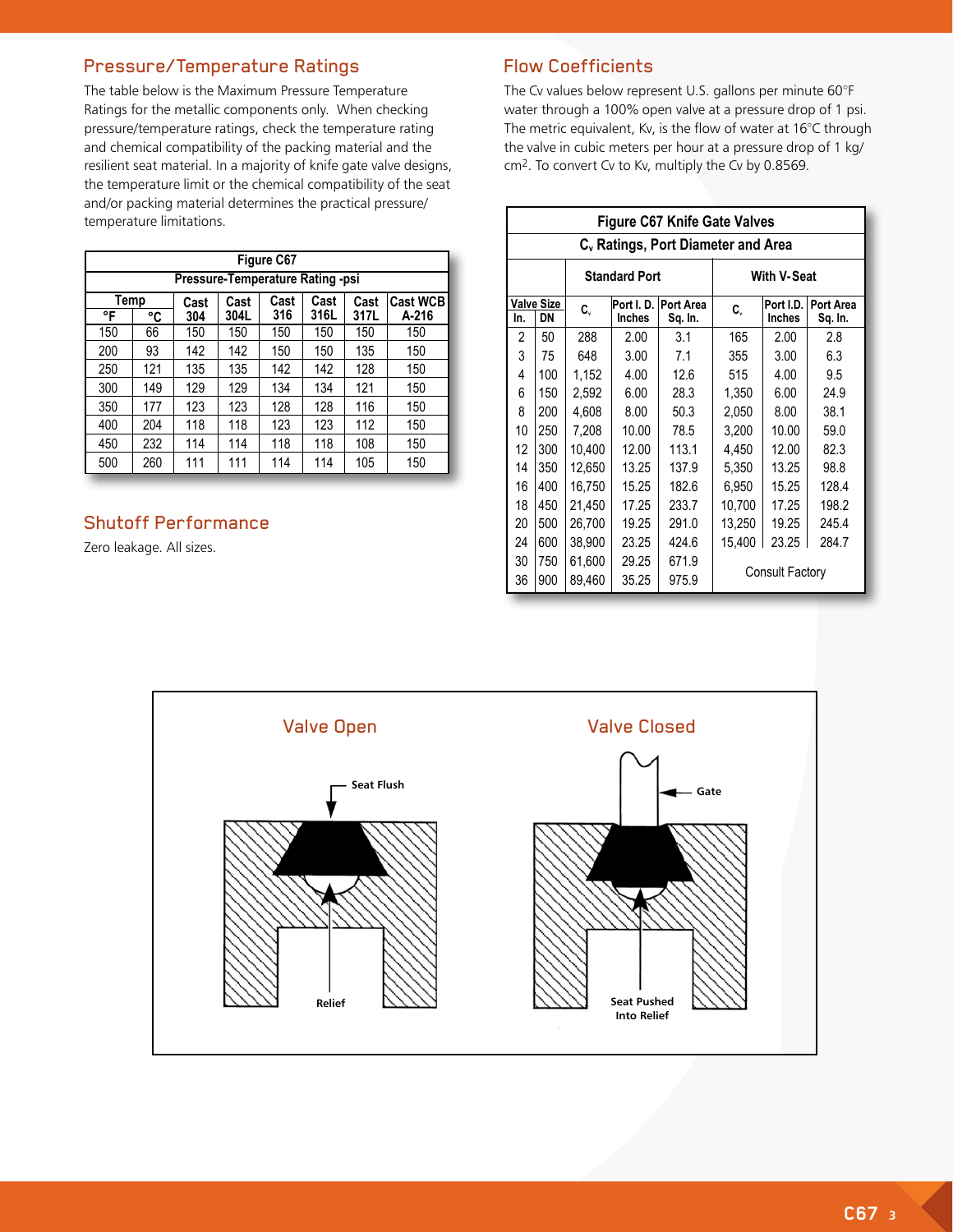## Dimensions: C67 with Handwheel or Cylinder

| <b>Valve Size</b> |     | <b>TABLE 1</b>       |                      |                       |             |                                         |                         |               |               |                         |                     |                      |                | DIMENSION Inches (mm) C67 with HANDWHEEL OR CYLINDER |                 |                                |                       |                     |             |                        |                        |     | Weight* |
|-------------------|-----|----------------------|----------------------|-----------------------|-------------|-----------------------------------------|-------------------------|---------------|---------------|-------------------------|---------------------|----------------------|----------------|------------------------------------------------------|-----------------|--------------------------------|-----------------------|---------------------|-------------|------------------------|------------------------|-----|---------|
| <b>Inches</b>     | DN  |                      | A                    |                       |             | C                                       |                         | D             |               | Н                       |                     | ĸ                    |                | M                                                    | N               | P                              | T<br>V<br>R<br>s<br>W |                     |             |                        |                        | lb  | kg      |
|                   |     | <b>HW</b>            | 2-1/2 CYL 3-1/4 CYL  |                       | <b>HW</b>   | 2-1/2 CYL 3-1/4 CYL 2-1/2 CYL 3-1/4 CYL |                         |               |               |                         |                     |                      |                |                                                      |                 |                                |                       |                     |             |                        |                        |     |         |
| $\overline{2}$    | 50  | $14 - 7/8$<br>(378)  | 18-3/16<br>(462)     | 16-7/16<br>(418)      | 10<br>(254) | 3<br>(76)                               | 4<br>(102)              | $3/8 - 18$    | $1/4 - 18$    | $\overline{2}$<br>(51)  | 6<br>(152)          | 27/64<br>(11)        | $\overline{2}$ | 5/8-11NC                                             | 4               | $4 - 3/4$<br>(121)             | $3 - 5/8$<br>(92)     | 4<br>(102)          | 1/16<br>(2) | 9/16<br>(14)           | $1 - 7/8$<br>(48)      | 17  | 8       |
|                   |     | <b>HW</b>            | 2-1/2 CYL            | 3-1/4 CYL             | <b>HW</b>   | 2-1/2 CYL                               | 3-1/4 CYL               | 2-1/2 CYL     | 3-1/4 CYL     |                         |                     |                      |                |                                                      |                 |                                |                       |                     |             |                        |                        |     |         |
| 3                 | 80  | $17 - 5/8$<br>(448)  | 20-11/16<br>(525)    | 19-3/16<br>(487)      | 10<br>(254) | 3<br>(76)                               | $\overline{4}$<br>(102) | $3/8 - 18$    | $1/4 - 18$    | 3<br>(76)               | $7 - 1/2$<br>(191)  | 23/64<br>(9)         | $\overline{2}$ | 5/8-11NC                                             | 4               | 6<br>(152)                     | 5<br>(127)            | 4<br>(102)          | 1/16<br>(2) | 9/16<br>(14)           | $\overline{2}$<br>(51) | 21  | 10      |
|                   |     | <b>HW</b>            | 3-1/4 CYL            | 4 CYL                 | <b>HW</b>   | 3-1/4 CYL                               | 4 CYL                   | 3-1/4 CYL     | 4 CYL         |                         |                     |                      |                |                                                      |                 |                                |                       |                     |             |                        |                        |     |         |
| 4                 | 100 | 19-13/16<br>(503)    | 21-15/16<br>(557)    | 22-11/16<br>(576)     | 10<br>(254) | $\overline{4}$<br>(102)                 | $4 - 1/2$<br>(114)      | $1/4 - 18$    | $3/8 - 18$    | $\overline{4}$<br>(102) | 9<br>(229)          | 27/64<br>(11)        | $\overline{2}$ | 5/8-11NC                                             | 8               | $7 - 1/2$<br>(191)             | $6 - 3/16$<br>(157)   | 4<br>(102)          | 1/16<br>(2) | 11/16<br>(17)          | $\overline{2}$<br>(51) | 30  | 14      |
|                   |     | HW                   | 4 CYL                | 6 CYL                 | <b>HW</b>   | 4 CYL                                   | 6 CYL                   | 4 CYL         | 6 CYL         |                         |                     |                      |                |                                                      |                 |                                |                       |                     |             |                        |                        |     |         |
| 6                 | 150 | $27 - 3/8$<br>(695)  | 29-9/16<br>(751)     | 29-15/16<br>(760)     | 16<br>(406) | $4 - 1/2$<br>(114)                      | $6 - 1/2$<br>(165)      | $3/8 - 18$    | $3/8 - 18$    | $6\phantom{1}$<br>(152) | 11<br>(279)         | 7/16<br>(11)         | $\overline{2}$ | 3/4-10NC                                             | 8               | $9 - 1/2$<br>(241)             | $8 - 1/2$<br>(216)    | $7 - 3/8$<br>(187)  | 1/16<br>(2) | 5/8<br>(16)            | $2 - 1/4$<br>(57)      | 75  | 34      |
|                   |     | HW                   | 6 CYL                | 8 CYL                 | <b>HW</b>   | 6 CYL                                   | 8 CYL                   | 6 CYL         | 8 CYL         |                         |                     |                      |                |                                                      |                 |                                |                       |                     |             |                        |                        |     |         |
| 8                 | 200 | 34-3/16<br>(868)     | $36 - 3/8$<br>(924)  | $36 - 7/8$<br>(937)   | 16<br>(406) | $6 - 1/2$<br>(165)                      | $8 - 5/8$<br>(219)      | $3/8 - 18$    | $3/8 - 18$    | 8<br>(203)              | $13 - 1/2$<br>(343) | 21/32<br>(17)        | $\overline{2}$ | 3/4-10NC                                             | 8               | $11 - 3/4$<br>(298)            | $10 - 5/8$<br>(270)   | $7 - 3/8$<br>(187)  | 1/16<br>(2) | 13/16<br>(21)          | $2 - 3/4$<br>(70)      | 95  | 45      |
|                   |     | <b>HW</b>            | 8 CYL                | <b>10 CYL</b>         | <b>HW</b>   | 8 CYL                                   | <b>10 CYL</b>           | 8 CYL         | <b>10 CYL</b> |                         |                     |                      |                |                                                      |                 |                                |                       |                     |             |                        |                        |     |         |
| 10                | 250 | $39 - 5/8$<br>(1006) | 42-9/16<br>(1081)    | 43-5/16<br>(1100)     | 16<br>(406) | $8 - 5/8$<br>(219)                      | $10 - 7/8$<br>(276)     | $3/8 - 18$    | $1/2 - 14$    | 10<br>(254)             | 16<br>(406)         | 9/16<br>(14)         | 4              | 7/8-9NC                                              | 12              | $14 - 1/4$<br>(362)            | $12 - 3/4$<br>(324)   | $7 - 3/8$<br>(187)  | 1/16<br>(2) | 15/16<br>(24)          | $2 - 3/4$<br>(70)      | 139 | 63      |
|                   |     | HW                   | 8 CYL                | <b>10 CYL</b>         | <b>HW</b>   | 8 CYL                                   | <b>10 CYL</b>           | 8 CYL         | <b>10 CYL</b> |                         |                     |                      |                |                                                      |                 |                                |                       |                     |             |                        |                        |     |         |
| 12                | 300 | 46-1/4<br>(1175)     | 49<br>(1245)         | 49-3/4<br>(1264)      | 20<br>(508) | $8 - 5/8$<br>(219)                      | $10 - 7/8$<br>(276)     | $3/8 - 18$    | $1/2 - 14$    | 12<br>(305)             | 19<br>(483)         | 1/2<br>(13)          | $\overline{4}$ | 7/8-9NC                                              | 12              | 17<br>(432)                    | 15<br>(381)           | $7 - 1/2$<br>(191)  | 3/16<br>(5) | $\overline{1}$<br>(25) | 3<br>(76)              | 197 | 87      |
|                   |     | HW                   | <b>12 CYL</b>        | 14 CYL                | <b>HW</b>   | <b>12 CYL</b>                           | <b>14 CYL</b>           | <b>12 CYL</b> | <b>14 CYL</b> |                         |                     |                      |                |                                                      |                 |                                |                       |                     |             |                        |                        |     |         |
| 14                | 350 | 51-9/16<br>(1310)    | 55-1/16<br>(1399)    | $56 - 3/16$<br>(1427) | 20<br>(508) | $12 - 3/4$<br>(324)                     | $14 - 3/4$<br>(375)     | $1/2 - 14$    | $3/4 - 14$    | $13 - 1/4$<br>(337)     | 21<br>(533)         | 1/2<br>(13)          | $\overline{4}$ | 1-8NC                                                | 12 <sup>°</sup> | 18-3/4<br>(476)                | $16 - 1/4$<br>(413)   | $7 - 3/4$<br>(197)  | 3/16<br>(5) | 15/16<br>(24)          | 3<br>(76)              | 301 | 147     |
|                   |     | HW                   | 12 CYL               | 14 CYL                | <b>HW</b>   | <b>12 CYL</b>                           | <b>14 CYL</b>           | <b>12 CYL</b> | <b>14 CYL</b> |                         |                     |                      |                |                                                      |                 |                                |                       |                     |             |                        |                        |     |         |
| 16                | 400 | 59-3/16<br>(1503)    | $62 - 3/8$<br>(1584) | $63 - 1/2$<br>(1613)  | 20<br>(508) | $12 - 3/4$<br>(324)                     | $14 - 3/4$<br>(375)     | $1/2 - 14$    | $3/4 - 14$    | $15 - 1/4$<br>(387)     | $23 - 1/2$<br>(597) | 5/8<br>(16)          | 6              | 1-8NC                                                | 16              | $21 - 1/4$<br>(540)            | $18 - 1/2$<br>(470)   | $11 - 1/4$<br>(286) | 3/16<br>(5) | $1 - 1/16$<br>(27)     | $3 - 1/2$<br>(89)      | 379 | 180     |
|                   |     | <b>HW</b>            | <b>12 CYL</b>        | <b>14 CYL</b>         | <b>HW</b>   | <b>12 CYL</b>                           | <b>14 CYL</b>           | <b>12 CYL</b> | <b>14 CYL</b> |                         |                     |                      |                |                                                      |                 |                                |                       |                     |             |                        |                        |     |         |
| 18                | 450 | $66 - 1/2$<br>(1689) | 70-1/16<br>(1780)    | 70-11/16<br>(1795)    | 30<br>(762) | $12 - 3/4$<br>(324)                     | $14 - 3/4$<br>(375)     | $1/2 - 14$    | $3/4 - 14$    | $17 - 1/4$<br>(438)     | 25<br>(635)         | 19/32<br>(15)        | 6              | 1-1/8-7NC 16                                         |                 | 22-3/4<br>(578)                | 21<br>(533)           | $11 - 1/4$<br>(286) | (5)         | $3/16$ 1-1/16<br>(27)  | $3 - 1/2$<br>(89)      | 467 | 212     |
|                   |     | <b>HW</b>            | <b>14 CYL</b>        | 16 CYL                | <b>HW</b>   | <b>14 CYL</b>                           | <b>16 CYL</b>           | <b>14 CYL</b> | 16 CYL        |                         |                     |                      |                |                                                      |                 |                                |                       |                     |             |                        |                        |     |         |
| 20                | 500 | 72-7/8<br>(1851)     | $77-1/4$<br>(1962)   | $77 - 3/4$<br>(1975)  | 30<br>(762) | $14 - 3/4$<br>(375)                     | 17<br>(432)             | $3/4 - 14$    | $3/4 - 14$    | 19-1/4<br>(489)         | $27 - 1/2$<br>(699) | 31/32<br>(25)        | 8              | 1-1/8-7NC 20                                         |                 | 25<br>(635)                    | 23<br>(584)           | 14<br>(356)         | 3/16<br>(5) | $1 - 3/16$<br>(30)     | $4 - 1/2$<br>(114)     | 523 | 237     |
|                   |     | HW                   | <b>16 CYL</b>        | 18 CYL                | <b>HW</b>   | <b>16 CYL</b>                           | <b>18 CYL</b>           | <b>16 CYL</b> | 18 CYL        |                         |                     |                      |                |                                                      |                 |                                |                       |                     |             |                        |                        |     |         |
| 24                | 600 | $84 - 3/4$<br>(2153) | 88-9/16<br>(2249)    | $90 - 1/2$<br>(2299)  | 30<br>(762) | 17<br>(432)                             | 19<br>(483)             | $3/4 - 14$    | $3/4 - 14$    | $23 - 1/4$<br>(591)     | 32<br>(813)         | 29/32<br>(23)        | 8              | 1-1/4-7NC 20                                         |                 | 29-1/2 27-1/4<br>(749)         | (692)                 | $14 - 1/8$<br>(359) | 3/16<br>(5) | $1 - 5/16$<br>(33)     | $4 - 1/2$<br>(114)     | 713 | 321     |
|                   |     | HW                   | 18 CYL               | 18 CYL                | HW          | 16 CYL                                  | 18 CYL                  | 16 CYL        | 18 CYL        |                         |                     |                      |                |                                                      |                 |                                |                       |                     |             |                        |                        |     |         |
| 30                | 750 | N/A                  | 106-15/16<br>(2716)  | 108-13/16<br>(2764)   | N/A         | 17<br>(432)                             | 19<br>(483)             | $3/4 - 14$    | $3/4 - 14$    | $29 - 1/4$<br>(591)     | $38 - 3/4$<br>(984) | 15/16<br>(24)        |                | 10 1-1/4-7NC 28                                      |                 | 36<br>(914)                    | 33-3/4<br>(857)       | 15<br>(381)         | 3/16<br>(5) | $1 - 5/16$<br>(33)     | $4 - 1/2$<br>(114)     |     | Consult |
|                   |     | <b>HW</b>            | 18 CYL               | 20 CYL                | HW          | 18 CYL                                  | 20 CYL                  | 18 CYL        | 20 CYL        |                         |                     |                      |                |                                                      |                 |                                |                       |                     |             |                        |                        |     | Factory |
| 36                | 900 | N/A                  | 130-15/16<br>(3326)  | 131-11/16<br>(3345)   | N/A         | 19<br>(483)                             | 21<br>(533)             | $3/4 - 14$    | $3/4 - 14$    | $35 - 1/4$<br>(895)     | 46<br>(1168)        | $\mathbf{1}$<br>(25) |                | 12 1-1/2-6NC 132                                     |                 | 42-3/4 40-1/4<br>(1086) (1022) |                       | 19<br>(483)         | 3/16<br>(5) | $1 - 3/8$<br>(35)      | $5 - 1/2$<br>(140)     |     |         |

\* Figures C67R and C67S with Handwheel **Reference Dimensions in (parentheses)** Reference Dimensions in (parentheses)

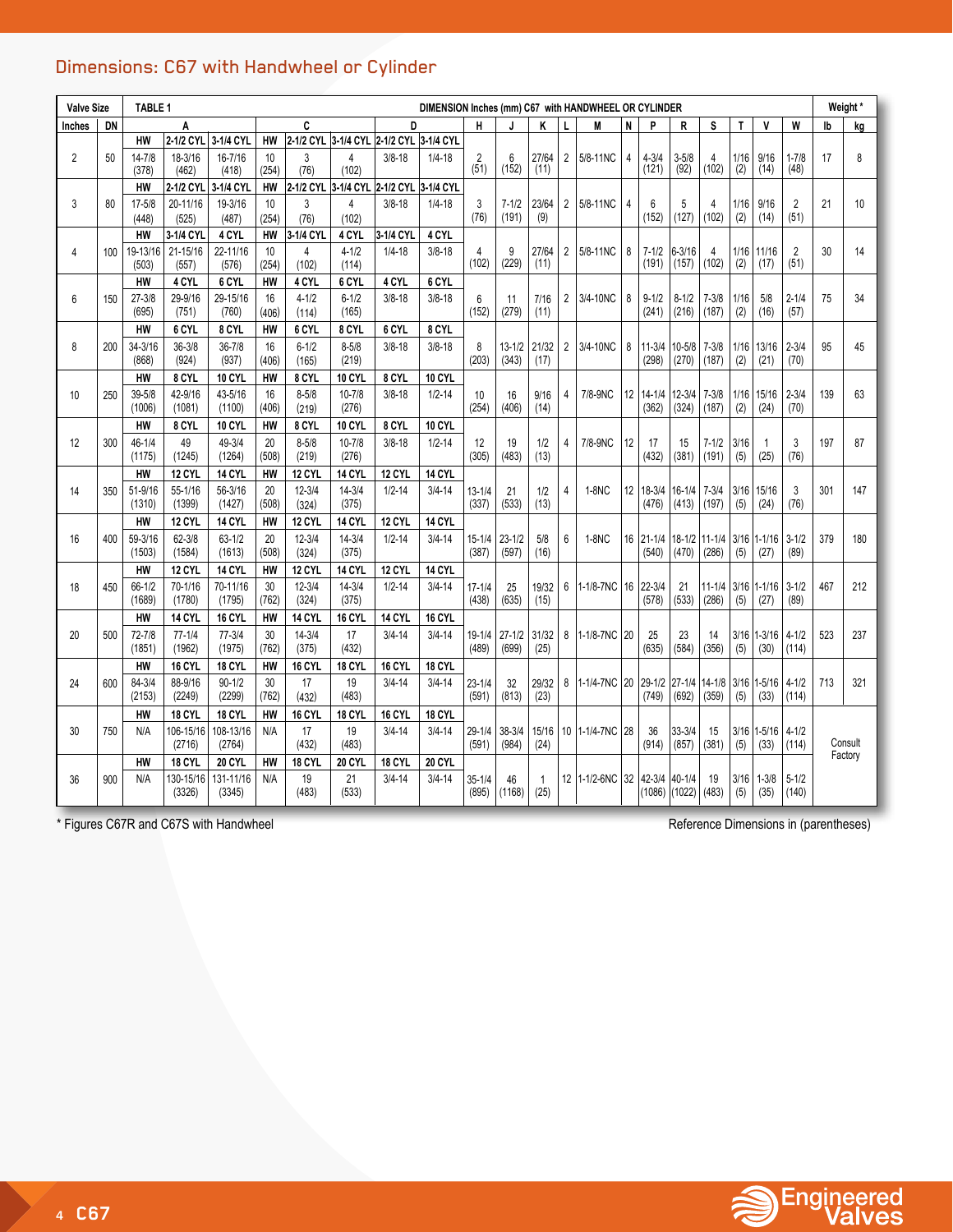## C67 with Handwheel or Cylinder

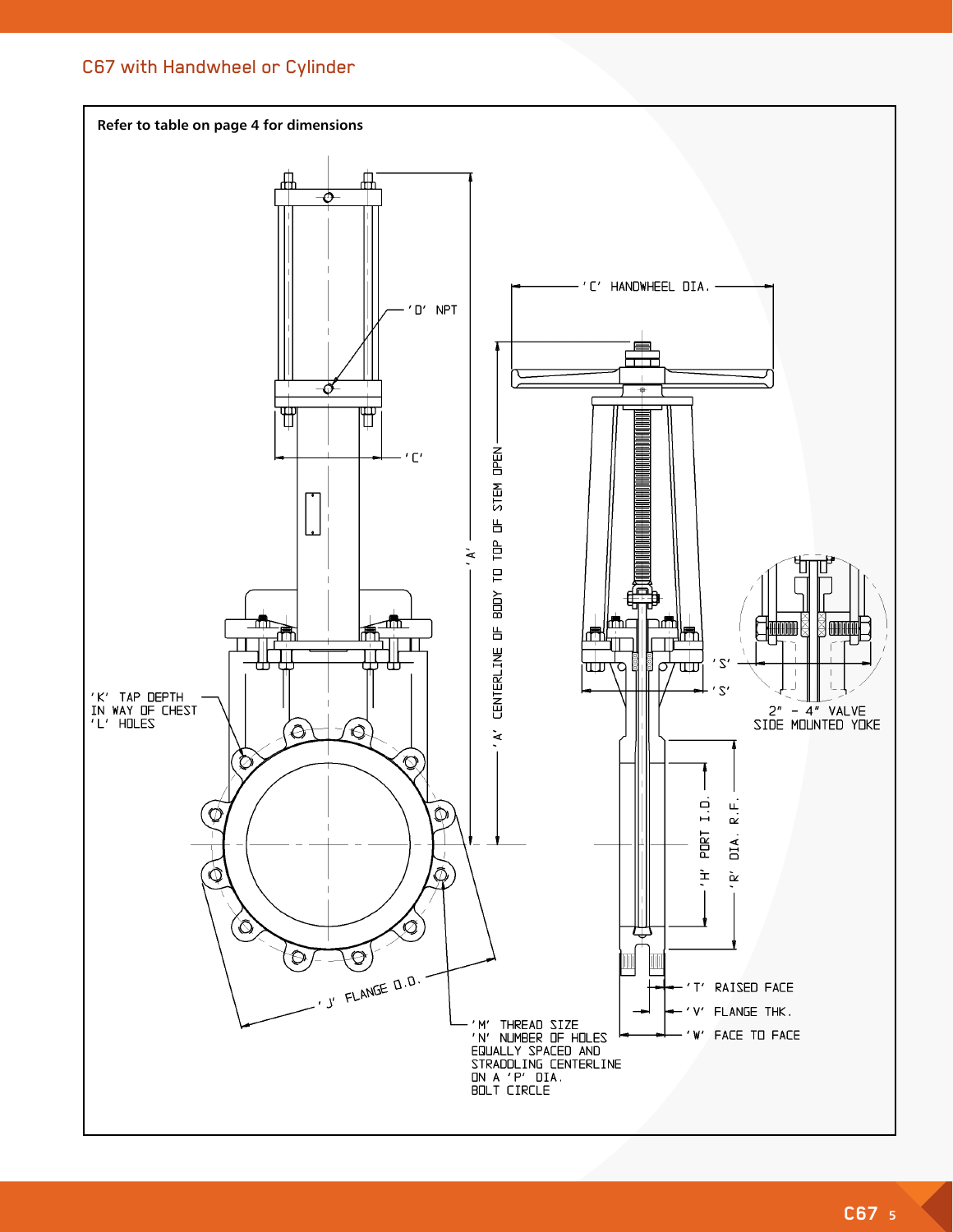## Dimensions: C67 with Bevel Gear

| <b>Valve Size</b> |     | <b>TABLE 2</b><br>DIMENSION Inches (mm) C67 W/BEVEL GEAR |                      |             |                      |                    |                     |                     |               |                         |           |    |                     |                      |                     |             |                    |                    |
|-------------------|-----|----------------------------------------------------------|----------------------|-------------|----------------------|--------------------|---------------------|---------------------|---------------|-------------------------|-----------|----|---------------------|----------------------|---------------------|-------------|--------------------|--------------------|
| Inches            | DN  | Α                                                        | в                    | C           | D                    | Е                  | н                   | J                   | ĸ             | L                       | М         | N  | P                   | R                    | S                   | т           | ٧                  | W                  |
| 6                 | 150 | 26-11/16<br>(678)                                        | 20-11/16<br>(525)    | 12<br>(305) | $12 - 3/8$<br>(314)  | $6 - 1/2$<br>(165) | 6<br>(152)          | 11<br>(279)         | 7/16<br>(11)  | $\overline{2}$          | 3/4-10NC  | 8  | $9 - 1/2$<br>(241)  | $8 - 1/2$<br>(216)   | $7 - 3/8$<br>(187)  | 1/16<br>(2) | 5/8<br>(16)        | $2 - 1/4$<br>(57)  |
| 8                 | 200 | $34 - 1/4$<br>(870)                                      | $25 - 1/2$<br>(648)  | 12<br>(305) | $12 - 3/8$<br>(314)  | $6 - 1/2$<br>(165) | 8<br>(203)          | $13 - 1/2$<br>(343) | 21/32<br>(17) | $\overline{2}$          | 3/4-10NC  | 8  | $11 - 3/4$<br>(298) | $10 - 5/8$<br>(270)  | $7 - 3/8$<br>(187)  | 1/16<br>(2) | 13/16<br>(21)      | $2 - 3/4$<br>(70)  |
| 10                | 250 | $39 - 5/8$<br>(1006)                                     | 29-1/16<br>(738)     | 12<br>(305) | $12 - 3/8$<br>(314)  | $6 - 1/2$<br>(165) | 10<br>(254)         | 16<br>(406)         | 9/16<br>(14)  | $\overline{4}$          | 7/8-9NC   | 12 | $14 - 1/4$<br>(362) | $12 - 3/4$<br>(324)  | $7 - 3/8$<br>(187)  | 1/16<br>(2) | 15/16<br>(24)      | $2 - 3/4$<br>(70)  |
| 12                | 300 | $46 - 1/4$<br>(1175)                                     | $33 - 7/16$<br>(849) | 12<br>(305) | $12 - 3/8$<br>(314)  | $6 - 1/2$<br>(165) | 12<br>(305)         | 19<br>(483)         | 1/2<br>(13)   | 4                       | 7/8-9NC   | 12 | 17<br>(432)         | 15<br>(381)          | $7 - 1/2$<br>(191)  | 3/16<br>(5) | (25)               | 3<br>(76)          |
| 14                | 350 | $51 - 9/16$<br>(1310)                                    | $37 - 1/16$<br>(941) | 12<br>(305) | $12 - 3/8$<br>(314)  | $6 - 1/2$<br>(165) | $13 - 1/4$<br>(337) | 21<br>(533)         | 1/2<br>(13)   | $\overline{\mathbf{4}}$ | 1-8NC     | 12 | $18 - 3/4$<br>(476) | $16 - 1/4$<br>(413)  | $7 - 3/4$<br>(197)  | 3/16<br>(5) | 15/16<br>(24)      | 3<br>(76)          |
| 16                | 400 | 59-3/16<br>(1503)                                        | 43<br>(1092)         | 12<br>(305) | $12 - 1/16$<br>(306) | $6 - 1/2$<br>(165) | $15 - 1/4$<br>(387) | $23 - 1/2$<br>(597) | 5/8<br>(16)   | 6                       | 1-8NC     | 16 | $21 - 1/4$<br>(540) | $18 - 1/2$<br>(470)  | $11 - 1/4$<br>(286) | 3/16<br>(5) | $1 - 1/16$<br>(27) | $3 - 1/2$<br>(89)  |
| 18                | 450 | $66 - 1/2$<br>(1689)                                     | 47<br>(1194)         | 12<br>(305) | $12 - 1/16$<br>(306) | $6 - 1/2$<br>(165) | $17 - 1/4$<br>(438) | 25<br>(635)         | 19/32<br>(15) | 6                       | 1-1/8-7NC | 16 | $22 - 3/4$<br>(578) | 21<br>(533)          | $11 - 1/4$<br>(286) | 3/16<br>(5) | $1 - 1/16$<br>(27) | $3 - 1/2$<br>(89)  |
| 20                | 500 | 72-7/8<br>(1851)                                         | $51 - 3/8$<br>(1305) | 12<br>(305) | $12 - 1/16$<br>(306) | $6 - 1/2$<br>(165) | 19-1/4<br>(489)     | $27 - 1/2$<br>(699) | 31/32<br>(25) | 8                       | 1-1/8-7NC | 20 | 25<br>(635)         | 23<br>(584)          | 14<br>(356)         | 3/16<br>(5) | $1 - 3/16$<br>(30) | $4 - 1/2$<br>(114) |
| 24                | 600 | 84-3/4<br>(2029)                                         | 59-3/8<br>(1508)     | 12<br>(305) | $12 - 1/16$<br>(306) | $6 - 1/2$<br>(165) | $23 - 1/4$<br>(591) | 32<br>(813)         | 29/32<br>(23) | 8                       | 1-1/4-7NC | 20 | $29 - 1/2$<br>(749) | $27 - 1/4$<br>(692)  | $14 - 1/8$<br>(359) | 3/16<br>(5) | $1 - 5/16$<br>(33) | $4 - 1/2$<br>(114) |
| 30                | 750 | 106-3/16<br>(1851)                                       | $77 - 1/4$<br>(1305) | 18<br>(457) | $12 - 1/16$<br>(306) | $6 - 1/2$<br>(165) | $29 - 1/4$<br>(743) | $38 - 3/4$<br>(984) | 15/16<br>(24) | 10 <sup>1</sup>         | 1-1/4-7NC | 28 | 36<br>(914)         | $33 - 3/4$<br>(857)  | 15<br>(381)         | 3/16<br>(5) | $1 - 5/16$<br>(33) | $4 - 1/2$<br>(114) |
| 36                | 900 | 129-1/16<br>(2153)                                       | 94<br>(1508)         | 24<br>(610) | $12 - 1/16$<br>(306) | $6 - 1/2$<br>(165) | $35 - 1/4$<br>(895) | 46<br>(1168)        | (25)          | 12                      | 1-1/2-6NC | 32 | 42-3/4<br>(1086)    | $40 - 1/4$<br>(1022) | 19<br>(483)         | 3/16<br>(5) | $1 - 3/8$<br>(35)  | $5 - 1/2$<br>(140) |

6" - 14" Valves have a bevel gear ratio of 3:1 Reference Dimensions in (parentheses)

16" - 36" Valves have a bevel gear ratio of 4:1

## Materials of Construction

| Part                       | <b>Materials</b>                                            |                                                             |                                     |  |  |  |  |  |  |  |  |
|----------------------------|-------------------------------------------------------------|-------------------------------------------------------------|-------------------------------------|--|--|--|--|--|--|--|--|
|                            | C67R 2"-36"                                                 | C67S 2"-36"                                                 | C67R-WCB 2"-36"                     |  |  |  |  |  |  |  |  |
| Body and Chest             | Solid, one piece, cast 304,<br>316 or 317L stainless steel. | Solid, one piece, cast 304,<br>316 or 317L stainless steel. | Solid, one piece, cast carbon steel |  |  |  |  |  |  |  |  |
| Seat                       | Elastomer, white EPDM std.                                  | Elastomer, white EPDM std.                                  | Elastomer, black EPDM standard      |  |  |  |  |  |  |  |  |
| Gate                       | Same grade as body                                          | Same grade as body                                          | 304 stainless steel                 |  |  |  |  |  |  |  |  |
| Yoke 2"-4"<br>$6 - 36$     | Ductile iron<br>Carbon steel                                | Cast 304 stainless steel<br>304 stainless steel             | Ductile iron<br>Carbon steel        |  |  |  |  |  |  |  |  |
| <b>Yoke Fasteners</b>      | Plated steel                                                | Stainless steel                                             | Plated steel                        |  |  |  |  |  |  |  |  |
| <b>Stem</b>                | 304 stainless steel                                         | 304 stainless steel                                         | 304 stainless steel                 |  |  |  |  |  |  |  |  |
| Stem Nut                   | Acid resistant bronze                                       | Acid resistant bronze                                       | Acid resistant bronze               |  |  |  |  |  |  |  |  |
| Lubrication Fitting        | Plated steel                                                | Plated steel                                                | Plated steel                        |  |  |  |  |  |  |  |  |
| Packing                    | Acrylic/PTFE1/Silicone                                      | Acrylic/PTFE1/Silicone                                      | Acrylic/PTFE <sup>1</sup> /Silicone |  |  |  |  |  |  |  |  |
| Packing Follower           | Ductile iron/Carbon steel                                   | 304 stainless steel                                         | Ductile iron                        |  |  |  |  |  |  |  |  |
| <b>Follower Bolts</b>      | Plated steel                                                | Stainless steel                                             | Plated steel                        |  |  |  |  |  |  |  |  |
| Handwheel                  | Cast iron                                                   | Cast iron                                                   | Cast iron                           |  |  |  |  |  |  |  |  |
| Handwheel<br>Retaining Nut | Malleable iron                                              | Stainless steel                                             | Malleable Iron                      |  |  |  |  |  |  |  |  |
| <b>Tab Washer</b>          | Stainless steel                                             | Stainless steel                                             | Stainless steel                     |  |  |  |  |  |  |  |  |
| <b>Travel Stop</b>         | Plated steel                                                | Stainless steel                                             | Plated steel                        |  |  |  |  |  |  |  |  |

1 PTFE/Graphite/Viton packing is standard with Viton and AFLAS seals.

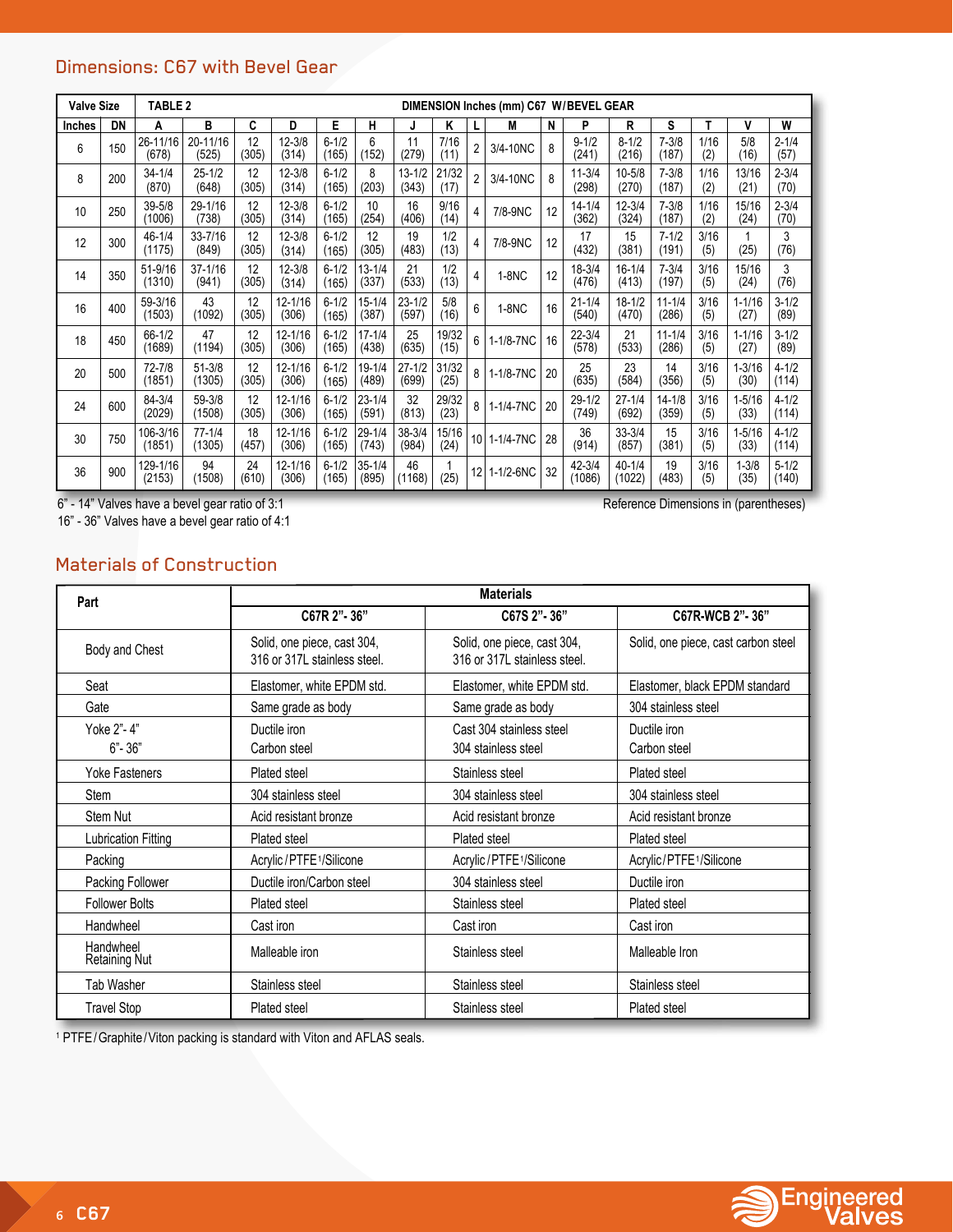#### C67 with Bevel Gear